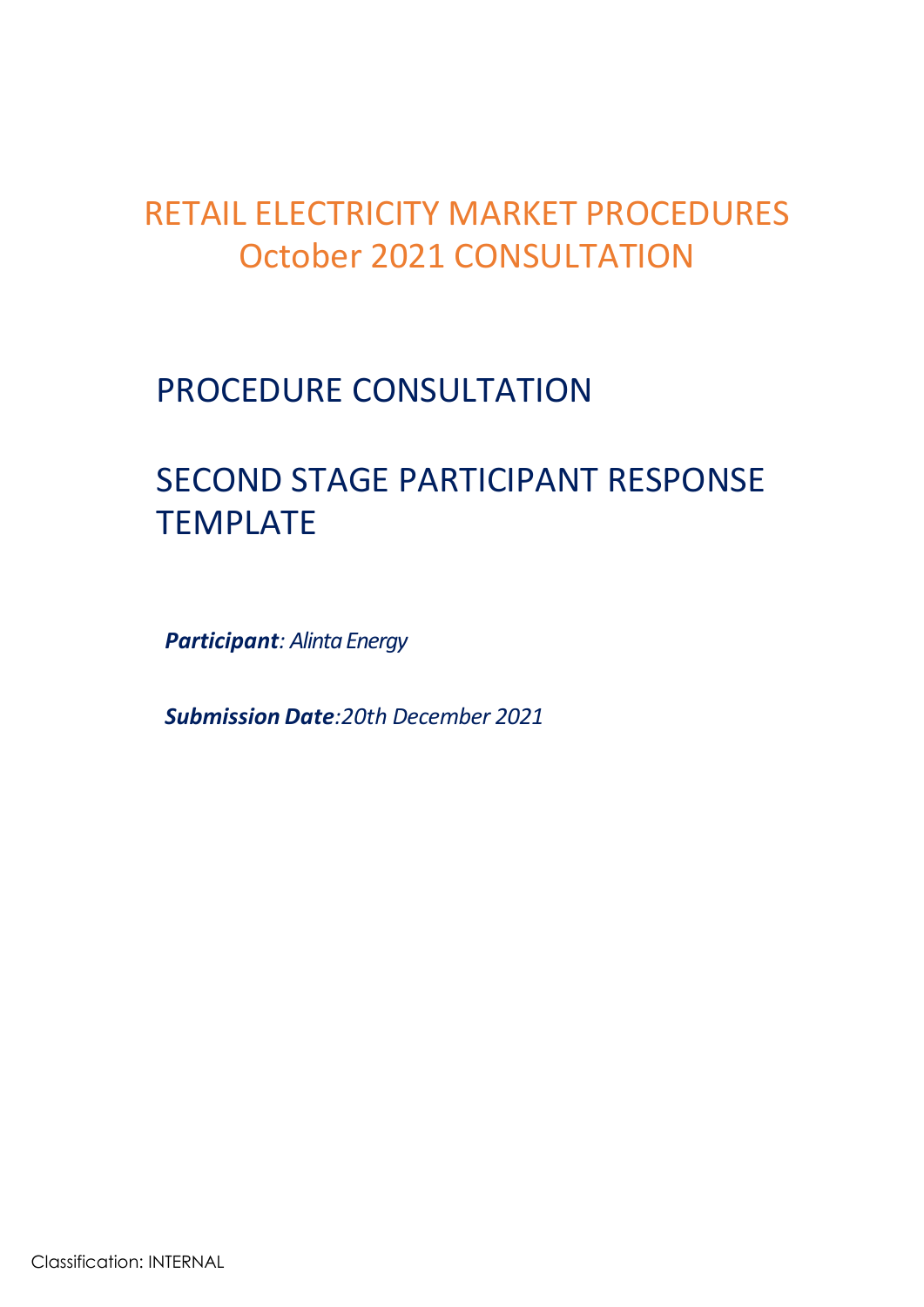#### Table of Contents

| 1.  |                                                                                                                          |  |
|-----|--------------------------------------------------------------------------------------------------------------------------|--|
| 2.  |                                                                                                                          |  |
| 3.  |                                                                                                                          |  |
| 4.  | B2B E-Hub Participant Accreditation and Revocation Process  Error! Bookmark not defined.                                 |  |
| 5.  | Metrology Procedure: Part A - National Electricity Market (Metrology Procedure: Part A)  Error! Bookmark<br>not defined. |  |
| 6.  |                                                                                                                          |  |
| 7.  |                                                                                                                          |  |
| 8.  | MSATS Procedures: Procedure for the Management of Wholesale, Interconnector, Generator and Sample                        |  |
| 9.  | Metrology Procedure: Part B - National Electricity Market (Metrology Procedure: Part B) Error! Bookmark<br>not defined.  |  |
| 10. | MSATS Procedures: (Meter Data Management) MDM Procedures  Error! Bookmark not defined.                                   |  |
| 11. |                                                                                                                          |  |
| 12. | Retail Electricity Market Procedures - Glossary and Framework (Glossary/Framework)  Error! Bookmark<br>not defined.      |  |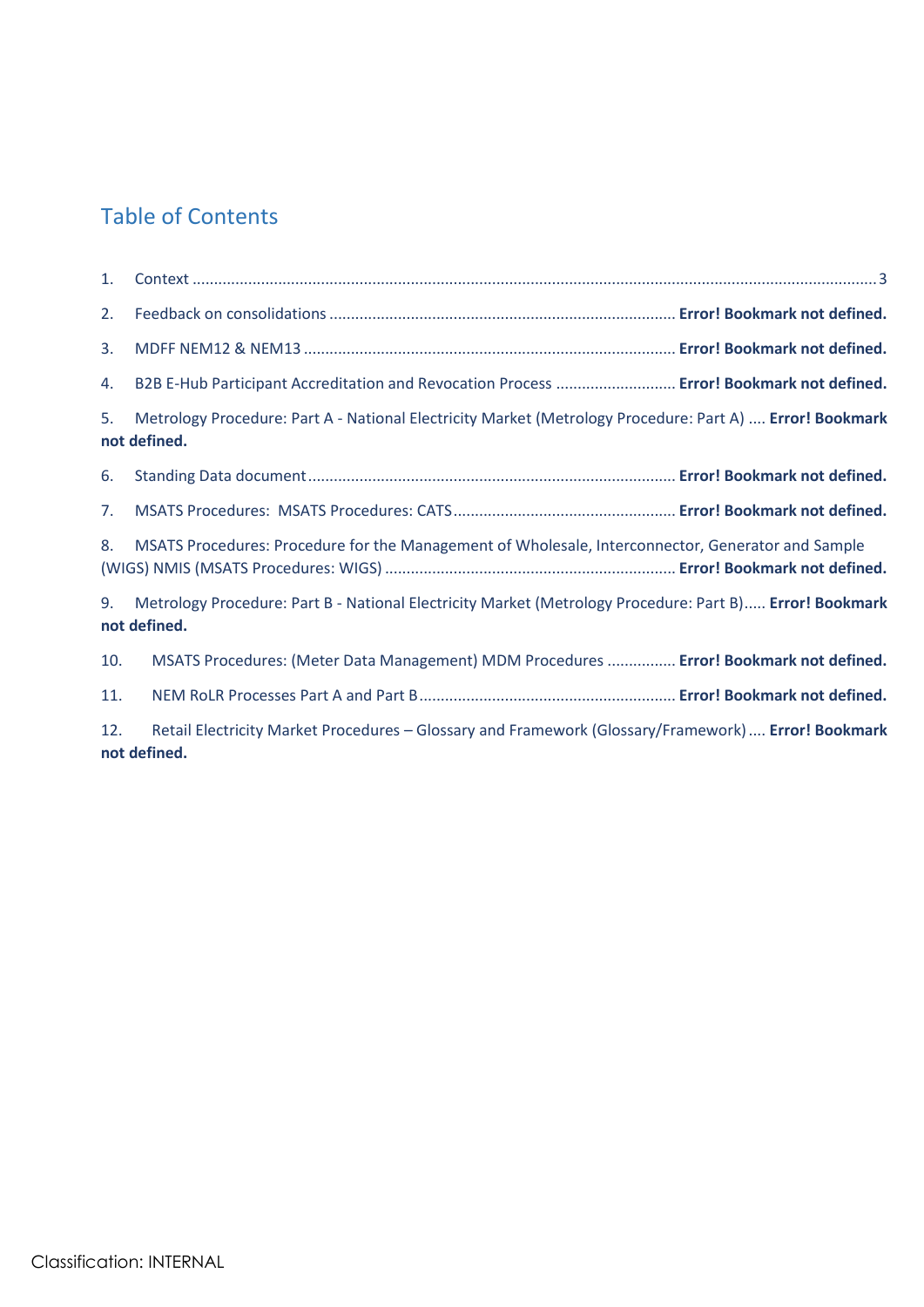#### **1. Context**

This template is to assist stakeholders in giving feedback about the changes detailed in the draft procedures associated with the Retail Electricity Market Procedures October 2021 consultation.

The changes being proposed are because of NER rule changes which have occurred requiring changes to AEMO's Retail Electricity Market Procedures and the following proposed changes by proponents and AEMO to implement recommended process improvements.

#### **2. Questions on proposed changes**

<span id="page-2-0"></span>

| <b>Heading</b>                                                                                                                                                                                                                                                                                                           | <b>Participant Comments</b>                                                                                                                                                                                                                                                                                                                                                                                                                                                                      |
|--------------------------------------------------------------------------------------------------------------------------------------------------------------------------------------------------------------------------------------------------------------------------------------------------------------------------|--------------------------------------------------------------------------------------------------------------------------------------------------------------------------------------------------------------------------------------------------------------------------------------------------------------------------------------------------------------------------------------------------------------------------------------------------------------------------------------------------|
| Does your organisation support the proposals contained in the Issues<br>Paper? If not, please specify areas in which your organisation disputes<br>AEMO's assessment (include ICF reference number) of the proposal and<br>include information that supports your rationale why you do not support<br>AEMO's assessment. | Alinta Energy Supports the proposal.                                                                                                                                                                                                                                                                                                                                                                                                                                                             |
| Are there better options to accommodate the change proposals that better<br>achieve the required objectives? What are the pros and cons of these<br>options? How would they be implemented?                                                                                                                              | Not specifically.                                                                                                                                                                                                                                                                                                                                                                                                                                                                                |
| What are the main challenges in adopting these proposed changes? How<br>should these challenges be addressed?                                                                                                                                                                                                            | Some challenges will be around what is being proposed regarding the<br>compliance holidays specifically around the 36 months for GPS. If the AEMC<br>POC findings determine that smart meter deployment actitivity is<br>accelerated and mandatory obligations are considered on retailers this field<br>will become very important in order to effectively identify the meter<br>location for the purposes of the exchange and waiting 3 years for it to be<br>updated is somewhat superfluous. |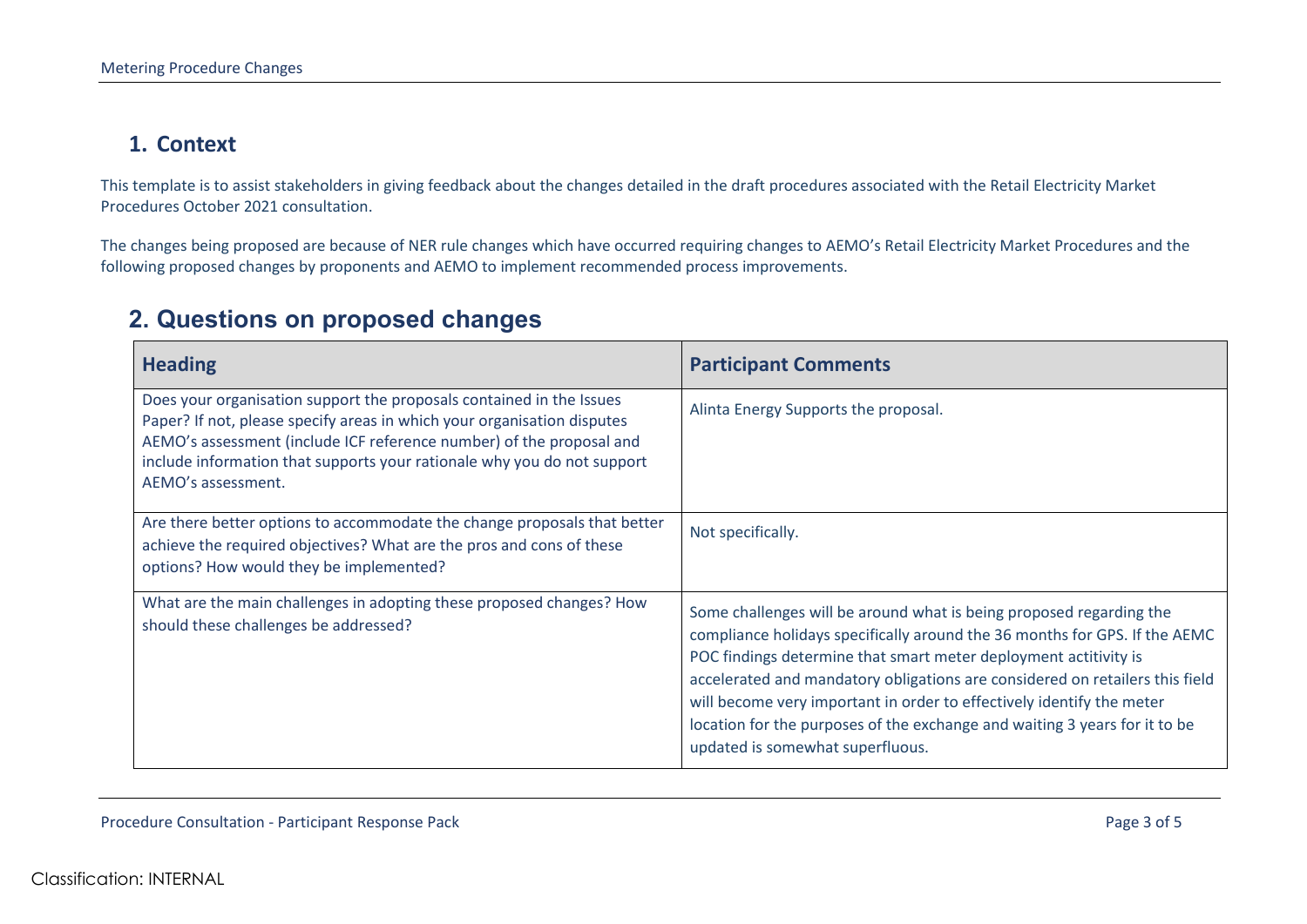| <b>Heading</b>                                                                                                                                                                                                                                                                                                                                                                                                                                                                                                                                                                             | <b>Participant Comments</b> |
|--------------------------------------------------------------------------------------------------------------------------------------------------------------------------------------------------------------------------------------------------------------------------------------------------------------------------------------------------------------------------------------------------------------------------------------------------------------------------------------------------------------------------------------------------------------------------------------------|-----------------------------|
| Do you have any further questions or comments in relation to the proposals<br>described above?                                                                                                                                                                                                                                                                                                                                                                                                                                                                                             | N/A                         |
| Does your organisation have any feedback / suggestions that closely relates<br>to the scope or impacts this consultation, but the nature of the feedback /<br>suggestion warrant further investigations / discussion? If so, please include<br>your feedback / suggestions. Please note that this feedback will be reviewed<br>by AEMO at a later date, therefore will not be used for this consultation.<br>AEMO will complete a preliminary assessment of the feedback assess the<br>feedback and it may then form part of another consultation or the annual<br>prioritisation process. | Not specifically.           |

### **3. Feedback on proposed amendments**

| <b>Document</b>                                                                                                                                                      | Participant<br><b>Comments</b> |
|----------------------------------------------------------------------------------------------------------------------------------------------------------------------|--------------------------------|
| B2B E-Hub Participant Accreditation and Revocation Process (CIP 045 B2B E-Hub Participant Accreditation Procedure<br>Clarification)                                  | N/A                            |
| Consumer Administration and Transfer Solution (CATS) Procedure Principles and Obligation (MSATS Procedures: CATS) (CIP_050<br>NREG and GENERATR NMI Classifications) | N/A                            |
| Meter Data File Format Specification (MDFF) NEM12 & NEM13 (CIP 042 Reason Code)                                                                                      | N/A                            |